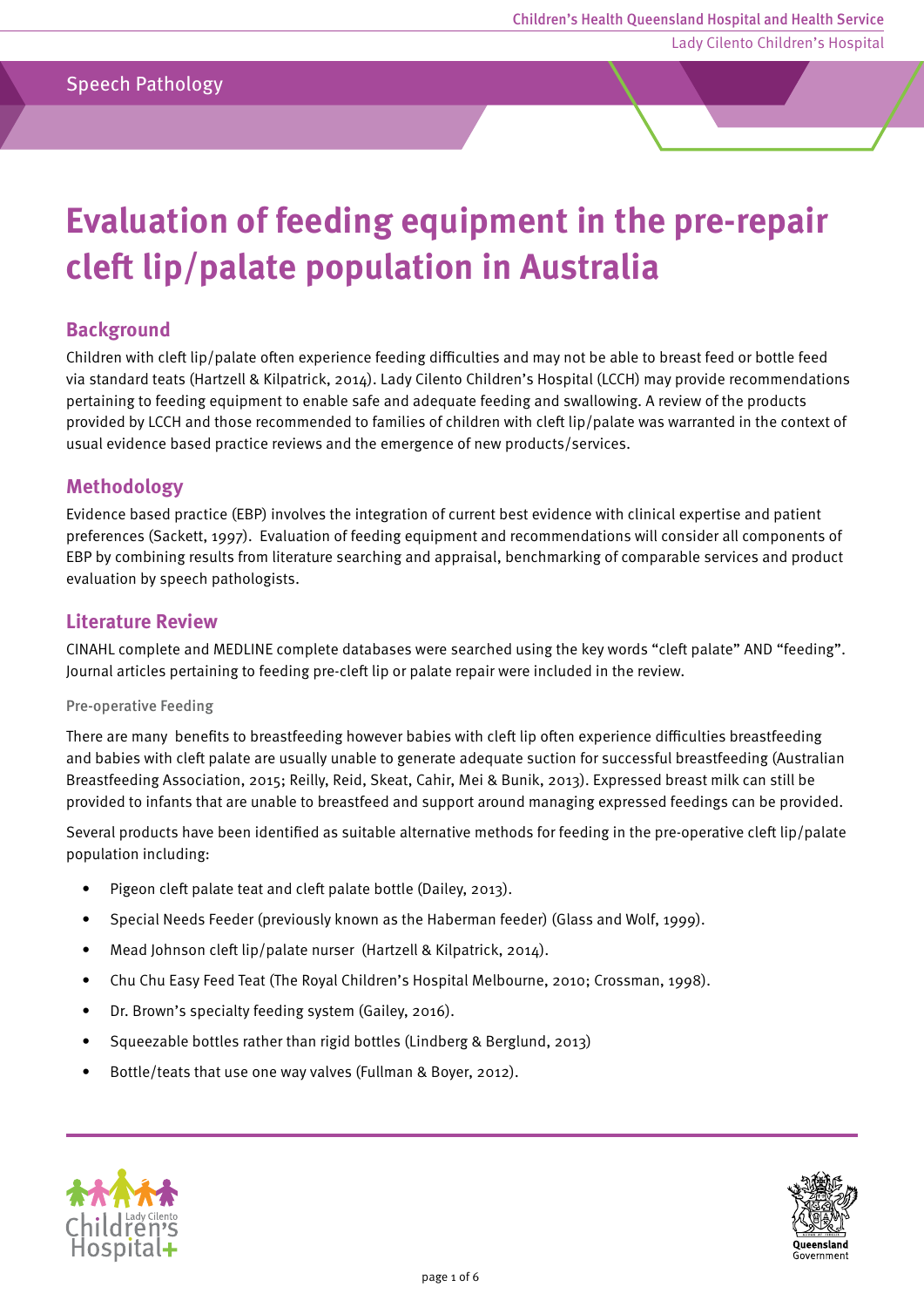Specialised feeding equipment is recommended by several authors, as noted above, however there is a scarcity of clinical trials to guide selection of bottles and teats with respect to specific feeding behaviours or diagnoses (Bessell, Hooper, Shaw, Reilly, Reid & Glenny, 2011). In addition, there are no published clinical guidelines for cleft feeding available through Speech Pathology Australia or Royal College of Speech and Language Therapists.

Only one study was identified which compared the use of teats (Brine et al., 1994). Brine and colleagues (1994) compared the Mead Johnson cleft lip/palate nurser with a standard cross cut nipple and bottle and found no statistically significant differences in weight gain between the two groups. This study was published more than 20 years ago and had several limitations including exclusion of infants with malformation syndromes, recognisable medical conditions, Pierre Robin sequence or any other abnormalities; limited patient numbers and no data related to the quality of the feeding.

Shaw, Bannister and Roberts (1999) compared the use of a squeeze bottle with a rigid bottle and found that use of the rigid bottle resulted in significantly increased specialist review and the need for modifications to the feeding method. Further, 11% of babies randomised to the rigid bottle group were not successful in using this bottle to feed and were subsequently switched to a squeeze bottle.

Several expert-level recommendations for feeding in the pre-repair cleft palate population have been proposed including the provision of consistent and effective advice from health care specialists (Lindberg & Berglund, 2013), use of upright positioning for feeding (Fullman & Boyer, 2012; Glass and Wolf, 1999) and frequent burping (Glass and Wolf, 1999) in the non-complex cleft population. Alternative positioning, pacing or milk flow considerations are required for babies presenting with micrognathia or other respiratory diagnoses (Glass and Wolf, 1999).

**In summary, several teats, bottles and intervention strategies have been proposed in the literature however there remains a scarcity of clinical trials to determine the most effective product or strategy for feeding of cleft lip/palate babies in the pre-repair phase.** 

# **Benchmarking**

Speech pathologists working across Australia in cleft palate craniofacial services in Victoria (VIC), Western Australia (WA), New South Wales (NSW) South Australia (SA) and Queensland (QLD) were contacted to provide responses to the question "What feeding equipment do you currently use pre lip/palate cleft repairs"? It should be noted that some hospitals did not provide neonatal services and therefore rarely prescribed pre-cleft repair feeding equipment for babies.

Benchmarking responses revealed consistency amongst speech pathologists both with respect to equipment prescription and rationale. Several comments were made that highlighted the need for speech pathology assessment prior to teat/bottle selection, including "it depends on the child", "[A] syndromic child may need something else instead", and "use a MAM CLAPA squeeze bottle if [there's a] wide cleft lip or macrostomia". In addition to these comments, a number of teats and bottles were described indicating that a "one size fits all" approach is not clinically indicated for the cleft population.

Speech pathologists consistently reported use of the following products:

- Pigeon cleft teat (VIC, NSW, QLD)
- Standard ward teat, usually fast flow (VIC, WA, NSW, SA, QLD)
- Special Needs Feeder (VIC, WA, NSW, QLD)
- MAM CLAPA squeeze bottle(WA, NSW, SA)
- Pigeon cleft squeeze bottle (VIC, WA, NSW, QLD)
- Generic squeeze bottle (VIC, WA, QLD)
- Chu Chu Easy Feed teat (QLD)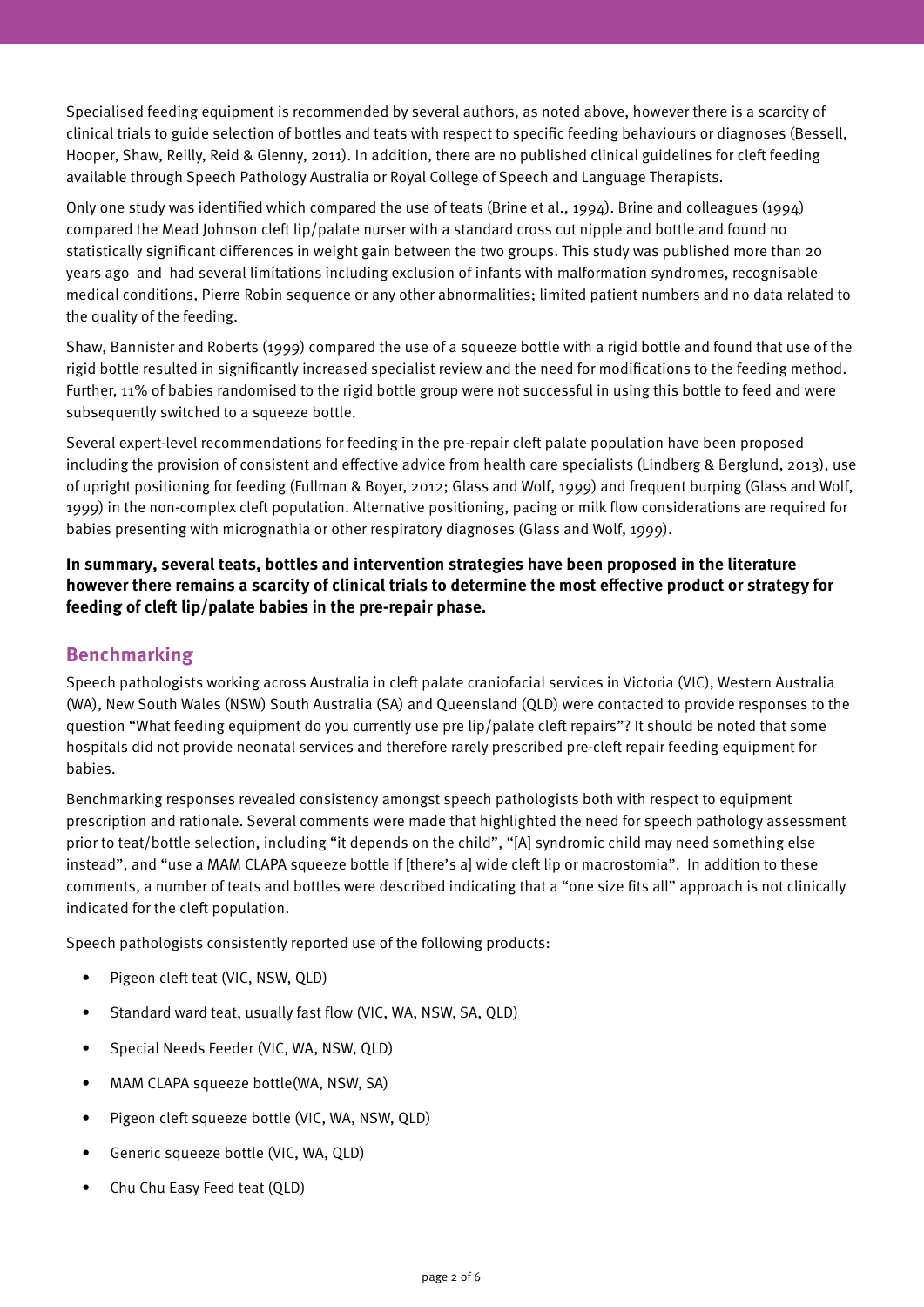# **Product Evaluation**

Products reviewed were selected on the basis of the benchmarking and literature review results. A product evaluation was completed on the basis of reported ease of use, availability, expense and appearance. The results are shown in the table below. Most products are similarly priced and are more expensive that standard bottle feeding equipment. Many products are available online.

| <b>Product</b>                                                                                                                                                                                                                                                                      | <b>Approximate price and</b><br>supplier details<br>* as at November 2017                                                                                                                                                                                                                                                          | <b>Manufacturers</b><br>care instructions                                                      | <b>Pros</b>                                                                                                                                                                                                                                                                                                                                          | <b>Cons</b>                                                                                                                                                                                                                                                                                                                                                                                                                                     | <b>Photo</b>                                                                               |
|-------------------------------------------------------------------------------------------------------------------------------------------------------------------------------------------------------------------------------------------------------------------------------------|------------------------------------------------------------------------------------------------------------------------------------------------------------------------------------------------------------------------------------------------------------------------------------------------------------------------------------|------------------------------------------------------------------------------------------------|------------------------------------------------------------------------------------------------------------------------------------------------------------------------------------------------------------------------------------------------------------------------------------------------------------------------------------------------------|-------------------------------------------------------------------------------------------------------------------------------------------------------------------------------------------------------------------------------------------------------------------------------------------------------------------------------------------------------------------------------------------------------------------------------------------------|--------------------------------------------------------------------------------------------|
| <b>Chu Chu Easy</b><br><b>Feed Teat</b><br>Teat only. Soft<br>silicone, long<br>nipple, flattened<br>teat top and<br>bottom.<br>This teat is<br>typically used<br>with a squeezable<br>bottle but can<br>also be used with<br>a standard bottle<br>if appropriate for<br>the child. | $$13 +$<br><b>Wholesale:</b><br><b>Traztolo Pty Ltd</b><br>02 4329 3093<br><b>Retail:</b><br>Cleft Pals QLD<br>Cleft Pals VIC<br><b>Cleft Pals NSW</b><br><b>Atrium Pharmacy RBWH</b><br>Amigo store LCCH<br>Available online from a number<br>of pharmacies and cleft support<br>agencies. Local pharmacies are able<br>to order. | Clean before each<br>use. Wash teat then<br>boil for 4 minutes in<br>water.                    | Easy to use<br>$\bullet$<br>Good price<br>$\bullet$<br>Delivers a large bolus<br>$\bullet$<br>with a strong suck<br>Easy to source<br>$\bullet$<br>Looks "normal"<br>Having 'soft' and<br>'hard' sides to the teat<br>is a good feature<br>Seems popular,<br>even in the non-cleft<br>population<br>Consistent quality<br>$\bullet$<br>Easy to clean | Hard to order and<br>$\bullet$<br>replace (need to order<br>online)<br>Delivers a large bolus<br>$\bullet$<br>with a strong suck                                                                                                                                                                                                                                                                                                                | ILICON<br><b>EASY</b><br><b>WTRAZ</b><br>4U CHU<br>EASY FEED<br>When only the best will do |
| <b>Special</b><br><b>Needs Feeder</b><br>(Medela)<br>Multi-flow option<br>soft squeeze teat,<br>one way valve.                                                                                                                                                                      | \$57-\$70<br><b>Wholesale:</b><br>Medela Australia<br>03 9552 8600<br>http://www.medela.com.au/<br>breastfeeding/products/feeding/<br>special-needs-feeder<br><b>Retail:</b><br>Amigo shop at LCCH<br>Available online from Medelastore.<br>com.au, cleftpals Victoria and various<br>online pharmacies and baby stores.           | Dishwasher safe.<br>Commercially<br>available.<br>Dishwashing liquid<br>suitable for cleaning. | Works well for babies<br>$\bullet$<br>with complex issues<br>(e.g. Pierre Robin or<br>complex craniofacial)<br>Families like the flow<br>$\bullet$<br>variability that it offers<br>Has a squeeze option<br>$\bullet$<br>for the teat<br>Available from select<br>$\bullet$<br>pharmacies and can<br>be ordered                                      | Expensive<br>$\bullet$<br>Fiddly for families and<br>$\bullet$<br>nursing staff to put<br>together<br>$\bullet$<br>Lots of parts and parts<br>get lost<br>$\bullet$<br>Needs to be practised to<br>be used<br>Requires more<br>$\bullet$<br>education and training<br>for nursing staff<br>Can be used<br>$\bullet$<br>inappropriately,<br>resulting in gagging or<br>infant distress.<br>Does not have a cap/lid<br>Looks unusual<br>$\bullet$ |                                                                                            |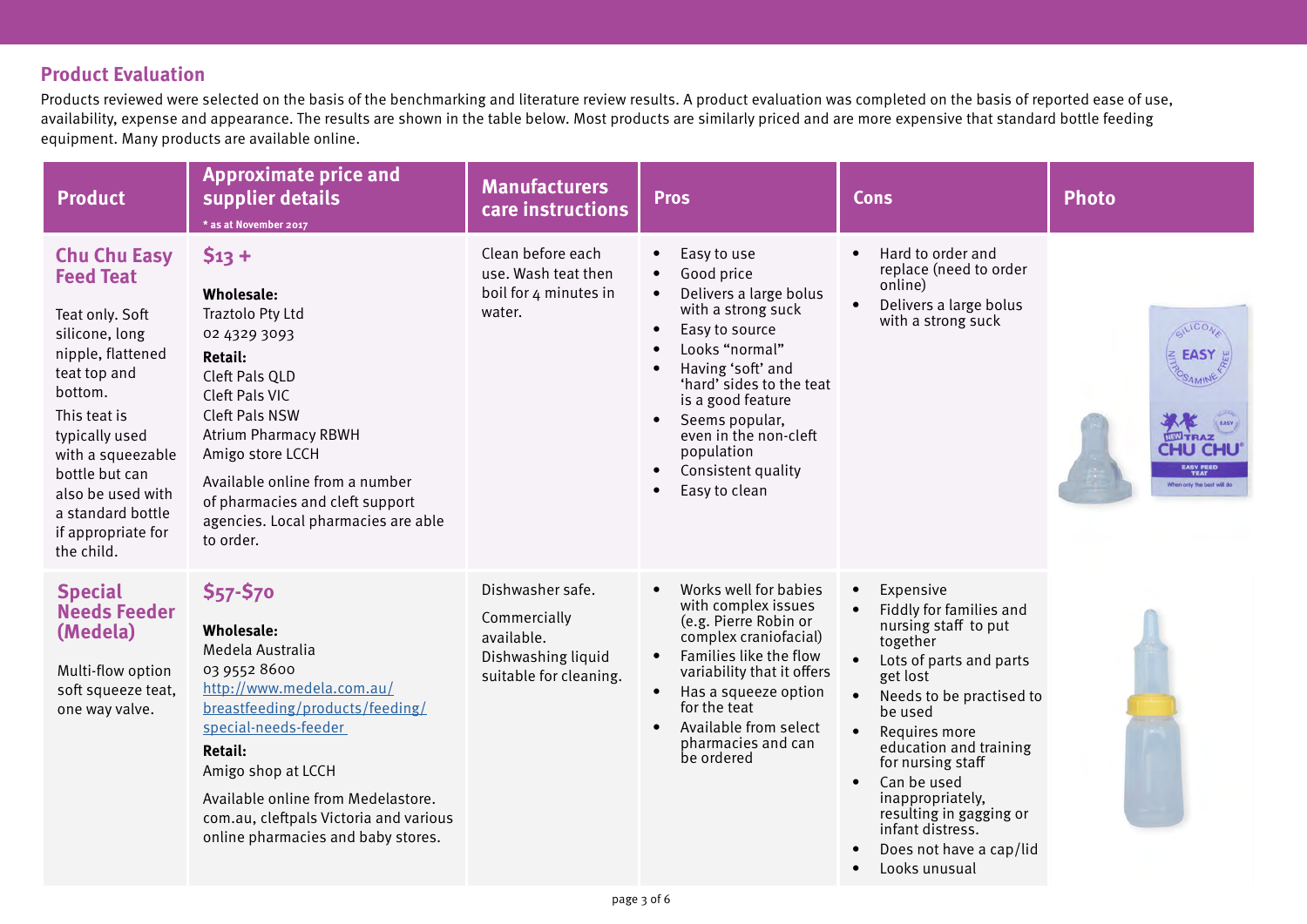| Product                                                                                                                                                                            | <b>Approximate price and</b><br>supplier details<br>* as at November 2017                                                                                                                                                             | <b>Manufacturers</b><br>care instructions                                                          | <b>Pros</b>                                                                                                                                                                                                                                                                                                | <b>Cons</b>                                                                                                                                                                                                                                                                           | <b>Photo</b>                                                                           |
|------------------------------------------------------------------------------------------------------------------------------------------------------------------------------------|---------------------------------------------------------------------------------------------------------------------------------------------------------------------------------------------------------------------------------------|----------------------------------------------------------------------------------------------------|------------------------------------------------------------------------------------------------------------------------------------------------------------------------------------------------------------------------------------------------------------------------------------------------------------|---------------------------------------------------------------------------------------------------------------------------------------------------------------------------------------------------------------------------------------------------------------------------------------|----------------------------------------------------------------------------------------|
| Dr. Brown's<br>speciality<br>feeding<br>system<br>Standard teat,<br>non-squeeze<br>bottle, anti-colic<br>vent (removable).<br>One way valve.                                       | \$20<br>www.drbrownsbaby.com<br>Retail:<br><b>Cleft Connect</b><br>Available online from ebay and some<br>pharmacies. Available for purchase<br>from some retail stores.                                                              | Dishwasher safe in<br>top rack.                                                                    | Reported to be liked<br>by families overseas                                                                                                                                                                                                                                                               | Limited experience with<br>$\bullet$<br>product in Australia<br>Difficult to obtain<br>$\bullet$                                                                                                                                                                                      | Dr <b>Brown</b><br><u>option:</u>                                                      |
| <b>Pigeon</b><br>nursing<br>bottle & teat<br>for cleft lip/<br>palate baby<br>Cross cut teat,<br>one way valve,<br>squeezable<br>bottle, flattened<br>on one side of<br>teat only. | $$15+ / $11$ (teat only)<br><b>Wholesale:</b><br>Havenhall Pty Ltd 02 9316 9810<br>www.pigeonbaby.com.au<br><b>Retail:</b><br>Cleft Connect<br>Cleft Pals QLD<br>Amigo Shop at LCCH<br>Various online pharmacies and retail<br>stores | Immediately rinse in<br>warm water and wash<br>using a pigeon liquid<br>cleanser following<br>use. | Flattened side of teat<br>functions well when<br>used in the correct<br>direction<br>Easier to squeeze than<br>$\bullet$<br>other squeeze bottles<br>Pack comes with 2<br>$\bullet$<br>different size teats<br>which could be<br>suitable for smaller<br>or larger babies with<br>smaller or larger clefts | Unreliable (valve can<br>$\bullet$<br>fall into the bottle<br>during the feed,<br>inconsistent flow rate)<br>Issues with assembly<br>$\bullet$<br>(valve can be placed in<br>upside down)<br>Pack comes with 2<br>$\bullet$<br>different size teats<br>which could cause<br>confusion | pigeon<br>Nipple for Cleft Lip.<br>Palate Baby<br>Dedicated to<br>the Benefits of Bret |
| <b>MAM CLAPA</b><br>bottle<br>Standard size<br>neck which can<br>be used with<br>most teats.<br>Squeeze bottle.                                                                    | \$12-\$47 (with teats)<br>Wholesale: (N/A)<br><b>Retail:</b><br>Cleft Pals VIC<br><b>Cleft Pals NSW</b><br>Various online pharmacies and stores                                                                                       | Dishwasher safe,<br>common dishwashing<br>liquid safe.                                             | Good price for bottle<br>alone                                                                                                                                                                                                                                                                             | No anecdotal reports<br>$\bullet$<br>provided<br>Difficult to source<br>$\bullet$<br>Some online reports<br>$\bullet$<br>difficulties providing<br>appropriate/safe<br>squeeze pressure                                                                                               | No image available                                                                     |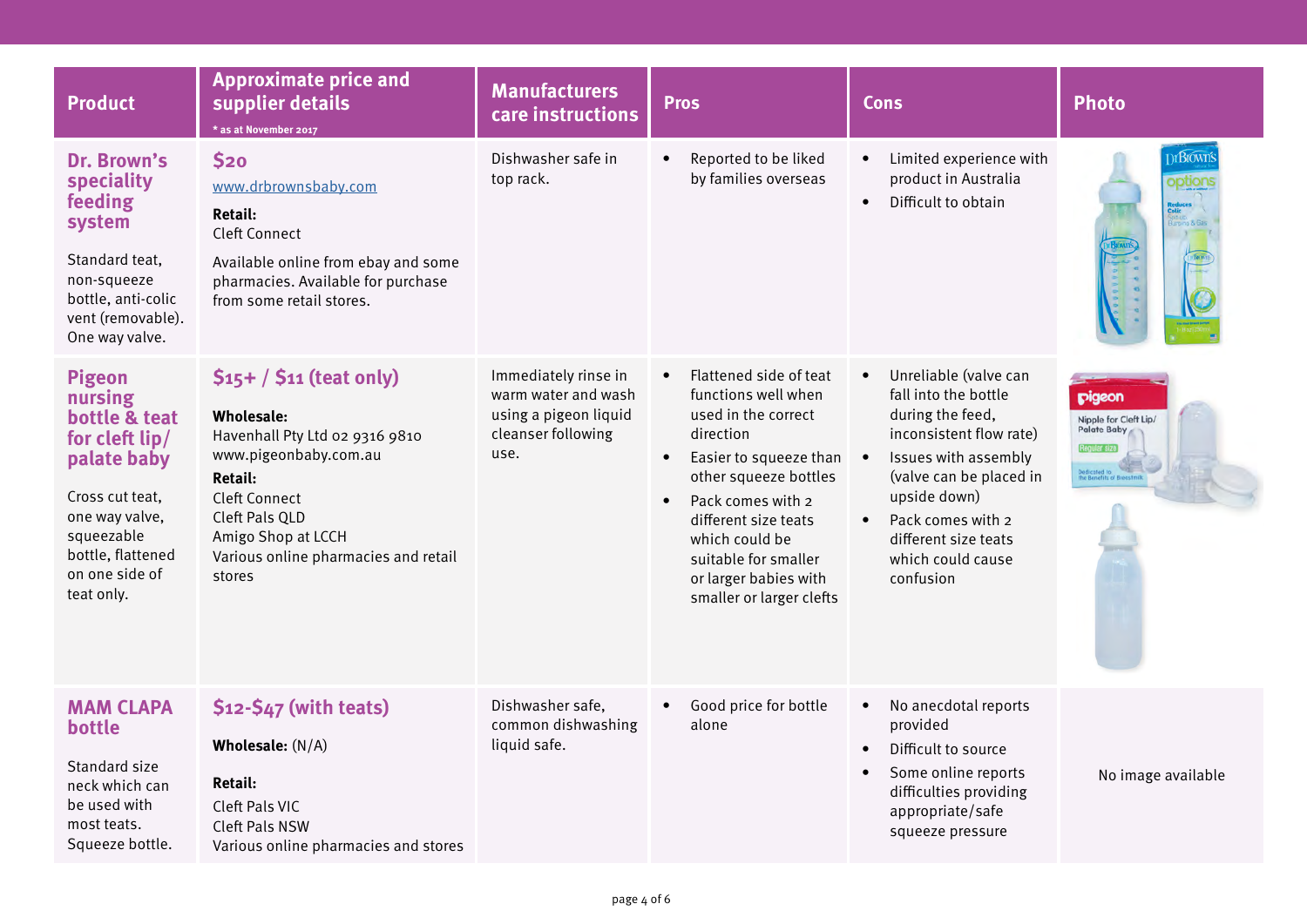| <b>Product</b>                                                                                                                            | <b>Approximate price and</b><br>supplier details<br>* as at November 2017                          | <b>Manufacturers</b><br>care instructions                                                 | <b>Pros</b>                                                                                             | <b>Cons</b>                                                                                                                                                                                                                                                                                                                                                                                                                                                                            | <b>Photo</b>                                                                           |
|-------------------------------------------------------------------------------------------------------------------------------------------|----------------------------------------------------------------------------------------------------|-------------------------------------------------------------------------------------------|---------------------------------------------------------------------------------------------------------|----------------------------------------------------------------------------------------------------------------------------------------------------------------------------------------------------------------------------------------------------------------------------------------------------------------------------------------------------------------------------------------------------------------------------------------------------------------------------------------|----------------------------------------------------------------------------------------|
| <b>Cleft Pals</b><br><b>QLD Squeeze</b><br>bottle<br>Bottle is made<br>from soft plastic<br>which allows<br>the bottle to be<br>squeezed. | $55+$<br><b>Wholesale:</b><br>Traztolo Pty Ltd<br>02 4329 3093<br><b>Retail:</b><br>Cleft Pals QLD | Soak in cold<br>water sterilising<br>solution (i.e.<br>Milton antibacterial<br>solution). | Works well<br>$\bullet$<br>Can be used post<br>operatively with<br>spouts or witches hat<br>attachments | Variable results<br>$\bullet$<br>depending on the user<br>and how hard the bottle<br>is squeezed<br>Very large bottle which<br>$\bullet$<br>can be difficult to use<br>when baby is only<br>taking small volumes of<br>milk<br>They wear out quite<br>quickly/warp/melt/<br>don't respond well to<br>repeated washing<br>Can be stiff to use<br>$\bullet$<br>(disposable hospital<br>bottles have more<br>squeeze comparatively)<br>Hand tires with<br>$\bullet$<br>repeated squeezing | <b>NUTRAZ</b><br><b>CHU CHU</b><br><b>SQUEEZE BOTTLE</b><br>When only the best will do |

Please note: This table is not meant as a purchasing guide. Please note prices may vary significantly. Parent support groups sell a variety of equipment:

Cleft Connect <http://cleftconnect.org.au/welcome/shop/>

Cleft Pals NSW<http://cleftpalsnsw.org.au/index.php/equipment/>

Cleft Pals Victoria <https://www.cleftpalsvic.com/shop/>

Cleft Pals QLD <https://www.cleftpalsqld.org.au/shop/>

<sup>\*</sup>Prices last updated 22 November 2017